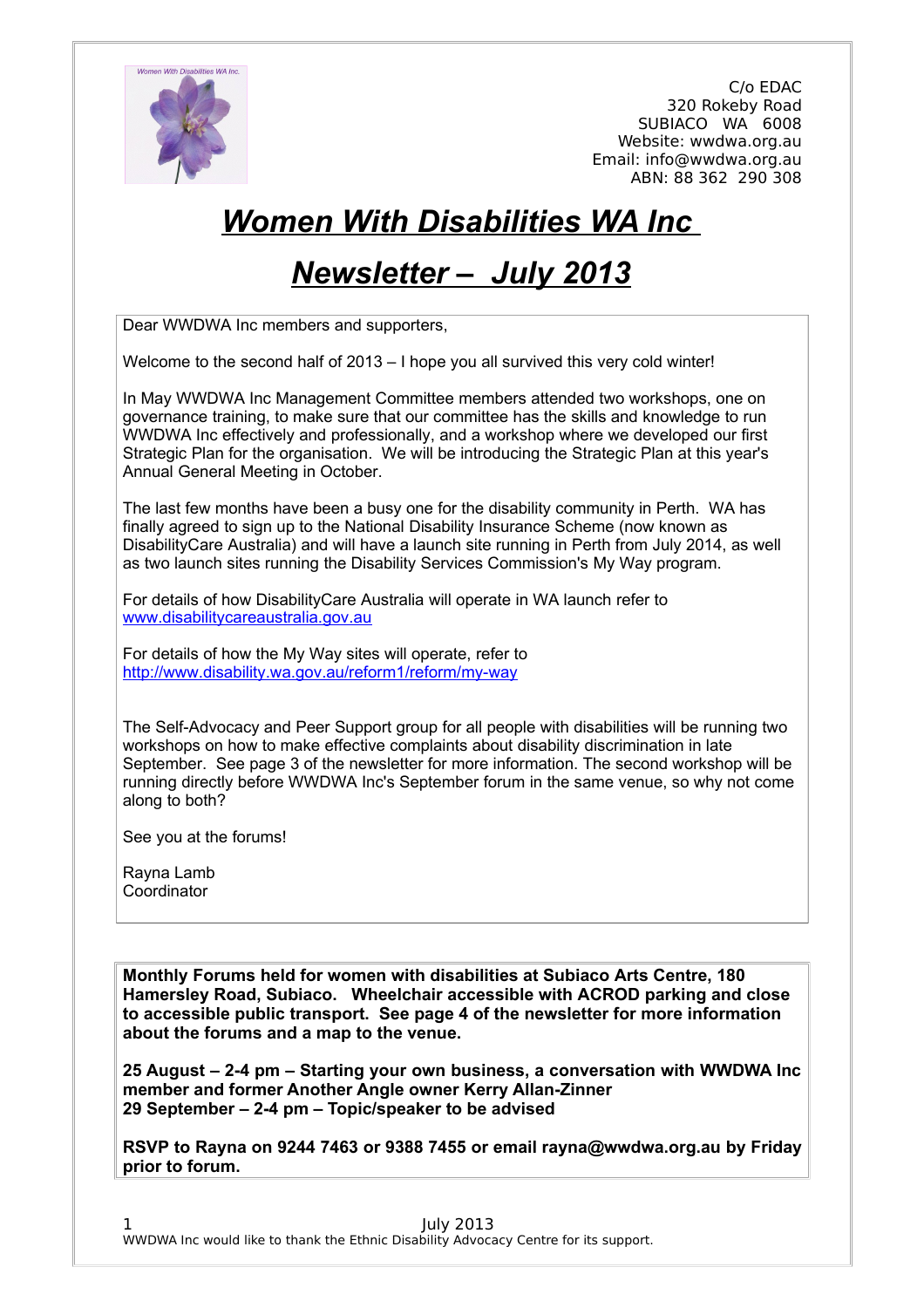

#### **Starting your own business!**

Over the last few months WWDWA Inc has had a number of enquiries from members asking us how to set up their own businesses. Starting your own business and working from home is often a great option for women with disabilities, especially if you have kids or have changing pain or energy levels.

Kerry Allan-Zinner, WWDWA Inc member and mother, started her disability consultation and training organisation Another Angle 10 years ago, and developed it into a highly respected small business that gave her full-time employment and a way to get off the disability pension. She will be at the August forum to share her experiences.

Funding and assistance for starting small businesses:

<http://www.australiangovernmentgrants.org/low-interest-no-interest-loans.php> [http://www.nab.com.au/wps/wcm/connect/nab/nab/home/about\\_us/7/4/3/2/6](http://www.nab.com.au/wps/wcm/connect/nab/nab/home/about_us/7/4/3/2/6) <http://deewr.gov.au/new-enterprise-incentive-scheme-neis>

## **Getting Places**

Getting affordable and accessible transport to WWDWA Inc forums, medical appointments, shopping or social outings is often very difficult when you can't drive or take public transport. Here are two services that may be helpful:

#### **Volunteer Task Force**

Volunteer Task Force (VTF) transport service delivers clients to:

medical and specialists appointments shopping social appointments the whole metro region including Mandurah.

This service is supplied through Home and Community Care funding, so you will need to be assessed before being eligible to use it.

To arrange for an assessment contact the Commonwealth Respite and Carelink Centre on 1800 052 222.

Contact Volunteer Task Force on 9318 5700 [http://www.volunteertaskforce.org.au](http://www.volunteertaskforce.org.au/)

#### **Taxi Users Subsidy Scheme**

The Taxi Users' Subsidy Scheme (TUSS) provides taxi travel at a reduced rate for people who have a severe permanent disability that will always prevent them from using conventional public transport services.

1300 660 147

<http://www.transport.wa.gov.au/taxis/15155.asp>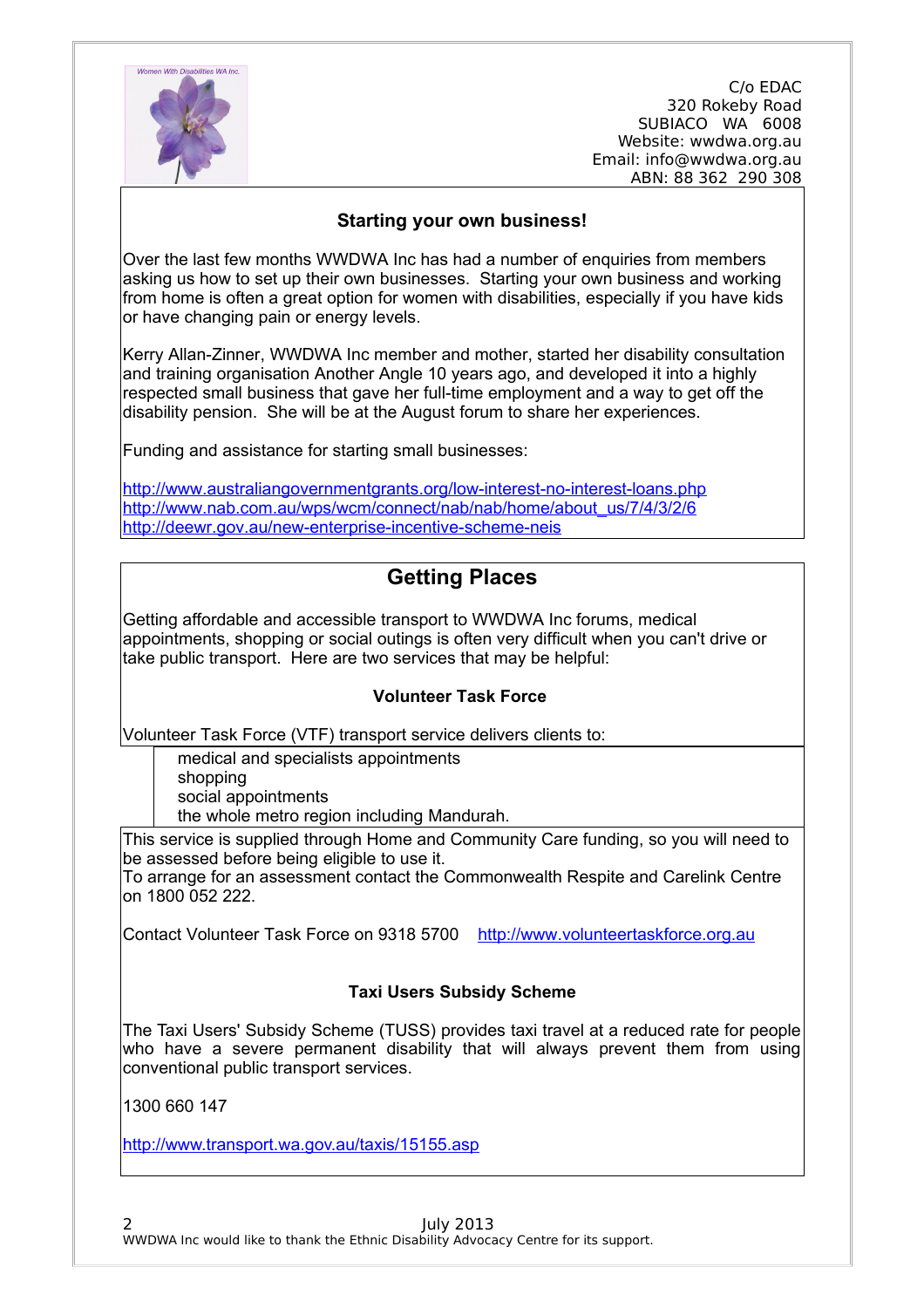

#### **VOTING FOR WOMEN WITH DISABILITIES**

[This information was taken from the following website: http://womenvote.org.au/profiles/i-am-a-woman-with-a-disability.html]

We now have a date for the next Federal Election – 7 September 2013

As you know, disability can make voting hard. When disability is compounded by accessibility issues, voting can become at best frustrating and distressing and at worst impossible. Those accessibility problems are symptomatic of a broader political ignorance about disability which makes it vital that women with disability are heard on election day. Disability (and specifically the particular needs of women with disability) will not be included in mainstream policy unless the electorate demands it. That means both voting on polling day, and also (where possible) participating in the campaigning period by asking candidates questions about the issues which matter to you and asking your friends and family to do the same.

You can interact with your local candidates in a number of formats. Most candidates will have a website with a form for online questions, an email address and a postal address. You can also phone a candidate's office with a question or attend a public meeting. Contact candidates who are holding meetings in advance to make sure they have chosen accessible venues.

There are several ways that voting has been made accessible for people with disabilities:

- Accessible Polling Places – not all polling places are physically accessible. The

Australian Electoral Commission has a list of accessible polling places

- Postal Voting – if you can't get to a polling place on election day

- Voting over the phone – for people who are blind or have low vision

- Assisted Voting – if your disability prevents you from filling out ballot papers without assistance

- Safety – the electoral roll is a public document. If you are concerned about your privacy and safety, you can apply to be a silent voter, which will take your address off the electoral roll.

To get more information on accessible voting options contact the Australian Electoral Commission on 13 23 26 or on at http://www.aec.gov.au/

### **Peer Support and Self Advocacy WA Mobilising for Access and Inclusion: Making Complaints and Taking Action**

Come with your complaints about barriers to access and inclusion ready!

This workshop is hands on with the opportunity to make online complaints to the Human Rights Commission in real time and learn who you can make complaints to for the most impact. Hear from people who have gone through the process and how together we can make complaints turn into action and change with support from our peers.

This is a workshop for people with disabilities. If you need support to attend such as interpreters, attendant care, transport support, Braille, hearing loop etc, just let us know and it will be provided. Come to one or both workshops and let's build an action plan.

Thursday September 26, 4.30pm to 7pm and/or Sunday September 29, 11am to 2pm Subiaco Arts Centre 180 Hamersley Rd Subiaco

RSVP [mermaid@bunyip.wheelycreek.net](mailto:mermaid@bunyip.wheelycreek.net) or call PWDWA on 9485 8900 or email [stuart@pwdwa.org](mailto:stuart@pwdwa.org) with any support needs OR via our facebook page <https://www.facebook.com/groups/375391525878376/>